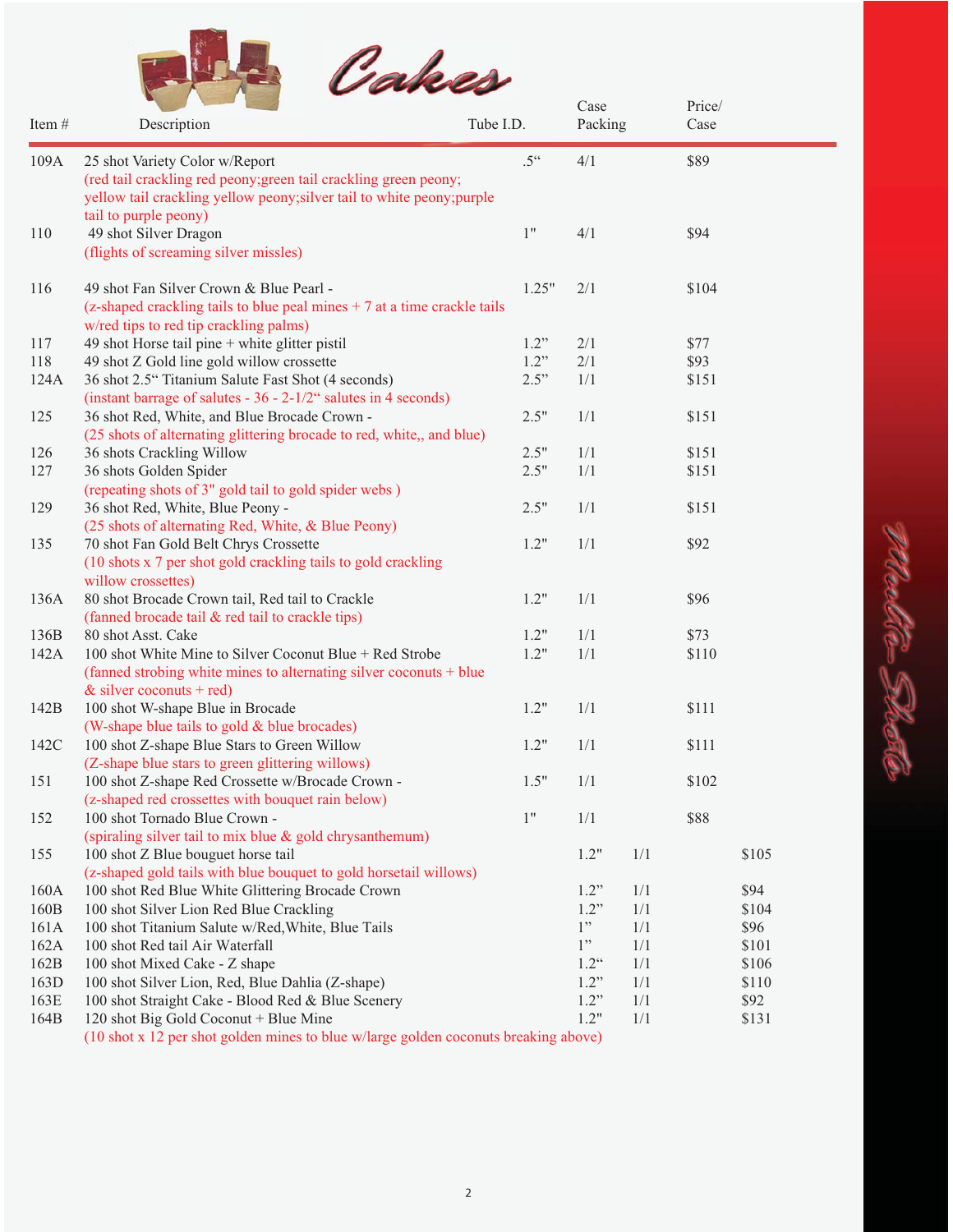| Item# | Description                                                                           | Tube I.D.          | Case<br>Packing | Price/<br>Case |
|-------|---------------------------------------------------------------------------------------|--------------------|-----------------|----------------|
| 164C  | 120 shot Three Step Song                                                              | 1.2"               | 1/1             | \$132          |
|       | (fanned gold tails to green & gold stars to crackle breaks & crackling mines)         |                    |                 |                |
| 164E  | 120 shot Blood Red & White Strobe Two Step Song                                       | $1.2$ <sup>"</sup> | 1/1             | \$115          |
| 165   | 104 shot Assorted Ground Cake -                                                       | 1.25"              | 1/1             | \$91           |
|       | (great variety of effects with lots of crackle and long lasting)                      |                    |                 |                |
| 167   | 121 shot Asst. Color Crown                                                            | 1 <sup>66</sup>    | 1/1             | \$132          |
| 170   | 130 shot Rythmic Cake -                                                               | 1.25"              | 1/1             | \$145          |
|       | (flights of multiple shells of rain to brocade to spider webs to color)               |                    |                 |                |
| 170A  | 130 shot Brocade Crown Waterfall Mine to Color Strobe                                 | 1"                 | 1/1             | \$143          |
| 173A  | 150 shot Battle of Heroes                                                             | 1"                 | 1/1             | \$117          |
| 183   | 200 shot Assorted Fan Cake                                                            | 1.25"              | 1/1             | \$218          |
|       | (verticle + W+fan shape cake - great variety and color - video available online)      |                    |                 |                |
| 183B  | 250 shot V to Z Gold tail to Blue Pearls                                              | .8"                | 1/1             | \$104          |
|       | (V-shape gold tails at outer ends w/Z-shape blue pearls center)                       |                    |                 |                |
| 185B  | 300 shot 5 line fan - Red Thousand Silver Whirling Blue Stars                         | .8"                | 1/1             | \$126          |
|       | (blue stars in V-shape w/red tail and silver whirling stars to red crossettes center) |                    |                 |                |
| 185E  | 300 shot Z & I shape Crackling tail, Red tail, Purple Dahlia, Green Strobe            | $.8"+1"$           | 1/1             | \$127          |
|       | (Z-shaped crackling tail + red tail center to Purple Dahlia & Green Strobe)           |                    |                 |                |
| 186   | 300 shot Peacock                                                                      | .5"                | 1/1             | \$129          |
| 186B  | 300 shot Whistle to Color Strobe Mines Z&I                                            | .5"                | 1/1             | \$137          |
| 189B  | 600 shot Four Seasons                                                                 | .5"                | 1/1             | \$149          |
|       | (alternating red & blue tails in peacock shape w/crackling tips)                      |                    |                 |                |
| 189C  | 600 shot Red, White, Blue Happy Star                                                  | .5"                | 1/1             | \$149          |
| 189D  | 500 shot Strange Color Blooming                                                       | .5"                | 1/1             | \$142          |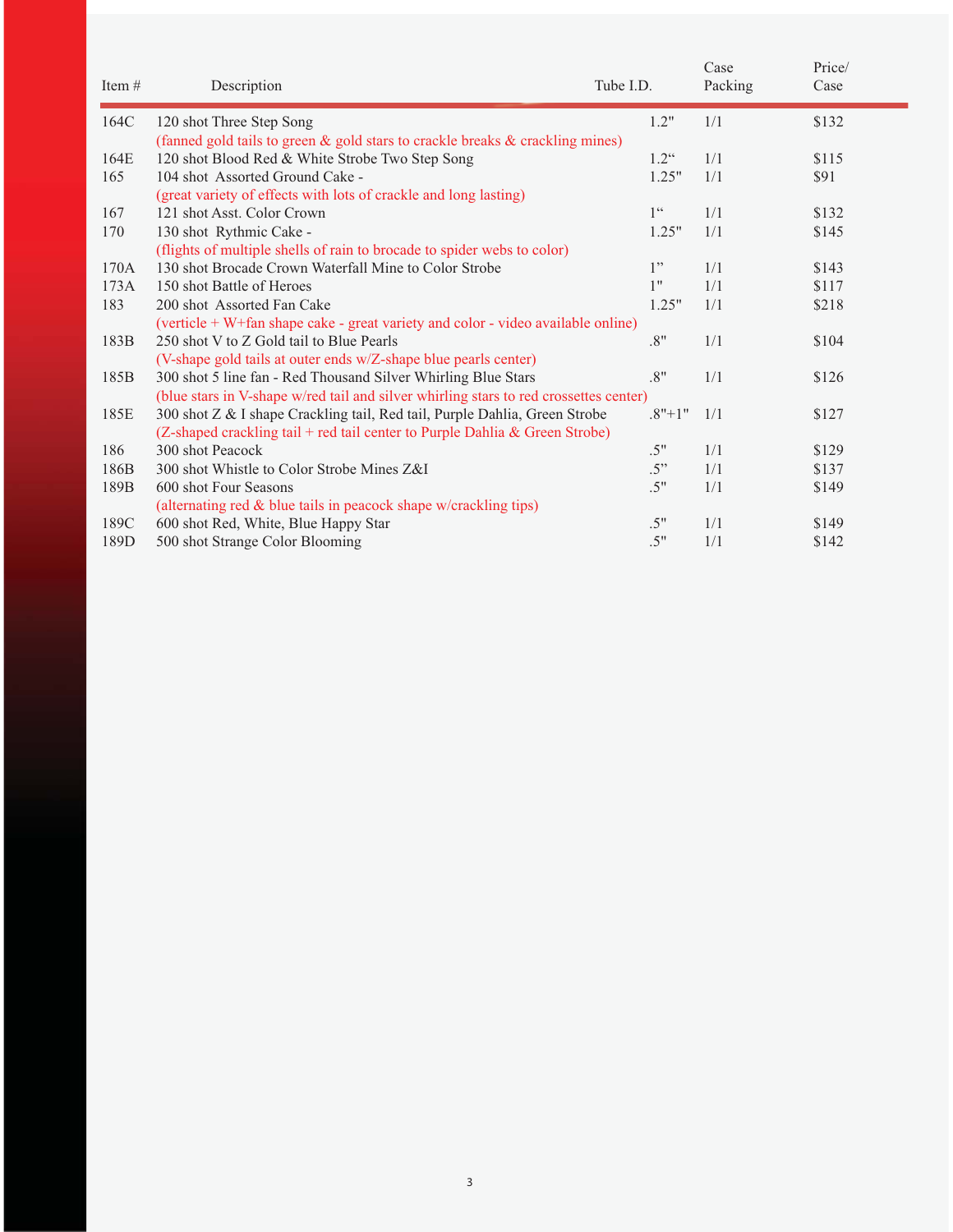# Single ROW Fans

| Item $#$         | Description                                                | Tube I.D. | Packing | Case Price |
|------------------|------------------------------------------------------------|-----------|---------|------------|
| <i>PFX13FR-3</i> | 13 shot Fan Silver tiger comet w/red strobe mine           | 1.5"      | 12/1    | \$129      |
| <i>PFX13FR-4</i> | 13 shot Fan Gold Tiger Tail w/Green Strobe Mine            | $1.5$ "   | 12/1    | \$129      |
| $PFX13FR-5$      | 13 shot Fan Gold Glitter Tail w/Blue Mine                  | 1.5"      | 12/1    | \$129      |
| $PFX13FR-7$      | 13 shot Fan Brocade & Red Star Mine to White Strobe Willow |           | 12/1    | \$129      |
| $PFX13FR-9$      | 13 shot Fan Brocade & Red Star Mine to Blue Strobe Willow  |           | 12/1    | \$129      |

# Flower King Shell Assortments

2112" Shells

| <b>FK25-A</b> | 2-1/2" Flower King Assortment A                                                                                                                                                                                                                                                                                                                                                                                                                                                                                                                                                                                                 | 96 shells | \$274 |
|---------------|---------------------------------------------------------------------------------------------------------------------------------------------------------------------------------------------------------------------------------------------------------------------------------------------------------------------------------------------------------------------------------------------------------------------------------------------------------------------------------------------------------------------------------------------------------------------------------------------------------------------------------|-----------|-------|
| 4 each        | Red chrys, Green chrys, Yellow chrys, Blue chrys, Purple chrys, Red wave, Green wave, Golden wave, Blue wave, Purple wave,<br>Silver wave, White glittering willow, Green glittering willow, Crackling willow, Red crackling wave, Green crackling wave,<br>Red wave w/ crackling, Green wave w/ big silver chrys, Red peony, Green peony, Yellow peony, Blue peony, Purple peony, Color peony                                                                                                                                                                                                                                  |           |       |
| <b>FK3-A</b>  | Shells<br><b>3" Flower King Assortment A</b>                                                                                                                                                                                                                                                                                                                                                                                                                                                                                                                                                                                    | 72shells  | \$294 |
| 3 each        | Red to silver peony, Purple peony, Blue peony w/red pistil, Silver peony w/green pistil, Golden peony, Green to silver peony w/pistil,<br>Yellow chrysanthemum, Silver chrysanthemum, Spangle chrysanthemum, Red gamboge to purple, Green to red chrysanthemum,<br>Glittering silver to blue chrysanthemum, Glittering silver to green chrysanthemum, Golden wave to red chrysanthemum,<br>Red gamboge to silver to green, Blue chrysanthemum w/yellow pistil, Golden chrysanthemum w/green pistil, Silver willow,<br>Purple willow, Time Rain Coconut, Red & Gold Wheel, Golden kamuro, Green & silver glitter, Gold palm tree |           |       |
| <b>FK3-B</b>  | 3" Flower King Assortment B                                                                                                                                                                                                                                                                                                                                                                                                                                                                                                                                                                                                     | 72 shells | \$299 |
| 3 each        | Brocade red, White twinkling chrysanthemum, Fine willow, Gold wave, Red peony crackling pistil, Pink dahlia, Green crackling,<br>Bright gold, Color falling leaves, Gold kamuro, Crackling spider, Red ring crackling pistil, Golden palm tree, Diadem chrys to silver,<br>Green glittering willow, Red to yellow peony, Brocade crown, Red chrys w/cherry pistil, Color crossette, Color swimming stars,<br>Red to silver peony, Golden wave to red chrys, Blue chrys w/yellow pistil, Golden chrys w/green pistil                                                                                                             |           |       |
| <b>FK3-C</b>  | 3" Flower King Assortment C                                                                                                                                                                                                                                                                                                                                                                                                                                                                                                                                                                                                     | 72 shells | \$299 |

#### *3 each*

*Green to Purple Peony, Time Rain Crossette, Silver Glittering Willow, Sea Blue Grass Green Pink Lemon Stars, Color Peony, Purple Wave, Green to Chrys Flower, Red to Chrys Flower, White to Chrys Flower, Blue to Chrys Flower, Blue Crackling, Red Ring White Glittering Pistil, Green Ring Crackling Pistil, Happy Stars, Double Ring Crackling Pistil, Red Peony, Green Peony Yellow Peony, Blue Peony, Purple Peony, Glittering Red, Glittering Green, Glittering Blue* <sup>4</sup>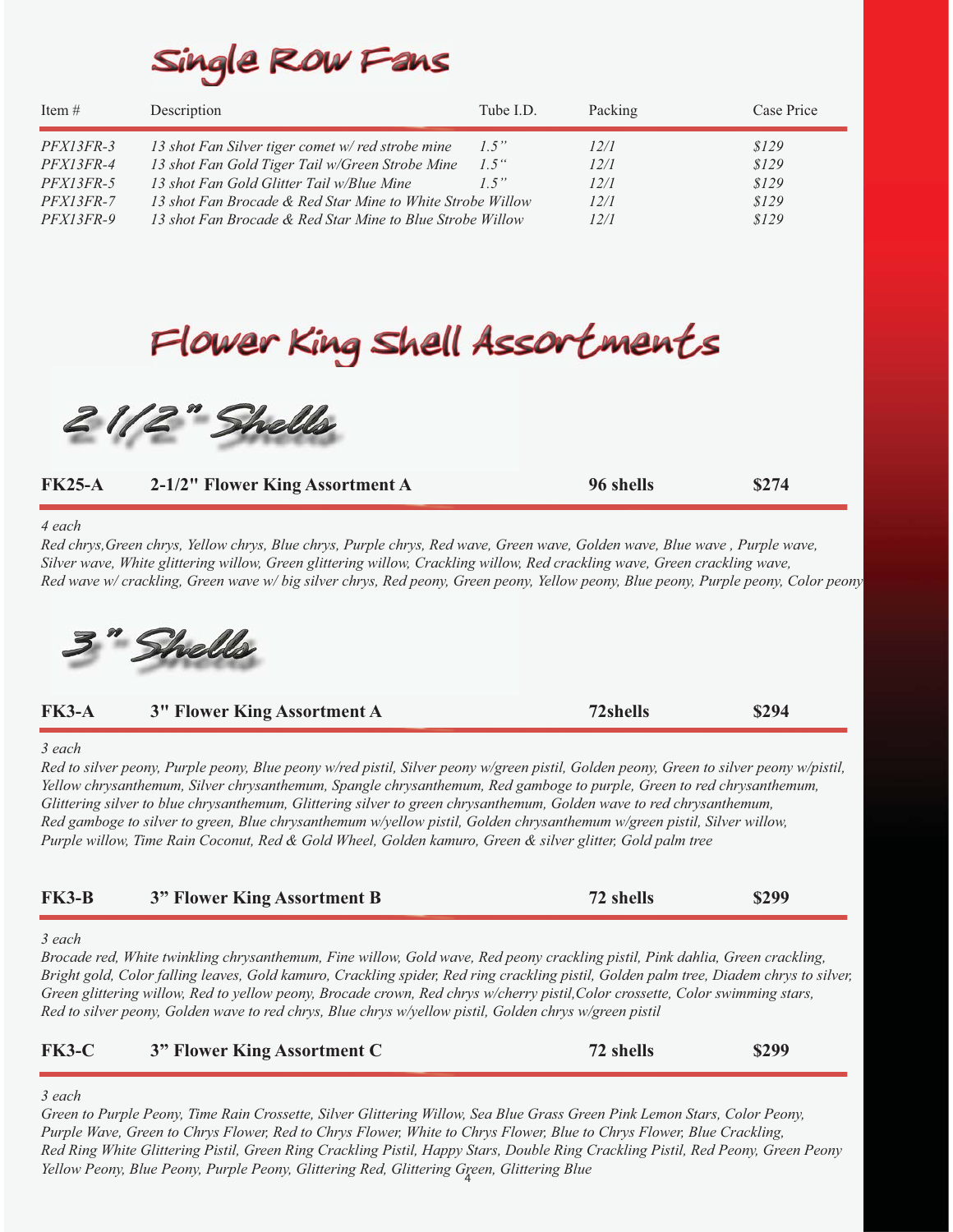

| <b>FK4-A</b> | 4" Flower King Assortment A                                                                                                                                                                                                                                                                                                                                                                                                        | 36 shells | \$268 |
|--------------|------------------------------------------------------------------------------------------------------------------------------------------------------------------------------------------------------------------------------------------------------------------------------------------------------------------------------------------------------------------------------------------------------------------------------------|-----------|-------|
| 2 each       |                                                                                                                                                                                                                                                                                                                                                                                                                                    |           |       |
|              | Red to blue to silver peony, Red peony w/blue pistil, Green to silver peony w/pistil, Purple peony w/silver pistil,<br>$\mathbf{v}$ , $\mathbf{v}$ , $\mathbf{v}$ , $\mathbf{v}$ , $\mathbf{v}$ , $\mathbf{v}$ , $\mathbf{v}$ , $\mathbf{v}$ , $\mathbf{v}$ , $\mathbf{v}$ , $\mathbf{v}$ , $\mathbf{v}$ , $\mathbf{v}$ , $\mathbf{v}$ , $\mathbf{v}$ , $\mathbf{v}$ , $\mathbf{v}$ , $\mathbf{v}$ , $\mathbf{v}$ , $\mathbf{v}$ , |           |       |

*White twinkling chrysanthemum, Glittering Silver to green to yellow chrysanthemum, Golden wave to blue chry, Glittering silver to blue to red chrys, Purple chrys w/red pistil, Golden wave to silver to green chry, Diadem changing to red, red comet, Silver tail, Golden tiger tail w/willow, Silver strobe red to green, Silver coconut, Palm tree, Dragon eggs*

| $FK4-B$ | <b>4" Flower King Assortment B</b> | 36 shells | \$268 |
|---------|------------------------------------|-----------|-------|
|         |                                    |           |       |

#### *2 each*

*Multicolor comet with time rain pistil, Brocade crown crossette, Red palm to thousand of brocade crown, Golden willow to green, Blue chrysanthemum w/bright willow ring, Red & green falling leaves, Brocade crown to white, Charcoal chrys, Color dahlia, Brocade crown waterfall, Chrys to cherry, Green peony w/silver coco core, Purple peony w/green pistil, Silver strobe waterfall, Glittering crossette, White twinkling chrys, Color iron tree, Red green swimming dragon*

| <b>FK4-C</b> | <b>4" Flower King Assortment C</b> | 36 shells | \$268 |
|--------------|------------------------------------|-----------|-------|
|              |                                    |           |       |

#### *2 each*

*Crossette ring in ring, Brocade green ring with gold glittering pistil, Color tracer, pink, Grass green,lemon,water color dahlia, Color strobe waterfall, Gold crown waterfall to red glittering horse tail, Peacock grass, Color strobe, Blue crossette octopus chrys. Blue chrys glittering pistil kaleidoscope, Four season flower ring crackling flower pistil, Spring flower, Golden wave red mushroom, Big purple red sizzling, Gold spider with green glittering to red pistil with brocade tail, Golden titanium willow with crackling pistil, White strobe with purple strobe pistil, 8 angle chrys flower crown to purple coconut*

| $FK4-D$ | 4" Flower King Assortment D | 36 shells | \$268 |
|---------|-----------------------------|-----------|-------|
|         |                             |           |       |

#### *2 each*

*Diadem Green to Purple, Glittering Crossette, Red Crackling Wave, Color Crackling Flower, Color Dahlia, Purple Wave Crossette, Crackling Willow, Brocade Crown, Red Peony, Green Peony White Glittering Pistil, Yellow Peony White Glittering Pistil, Blue Peony White Glittering Pistil, Purple Peony White Glittering Pistil, Color Peony White Glittering Pistil, Glittering Red, Glittering Green, Glittering Yellow*

Shells

**FK5-A FK5-A 5" Flower King Assortment A 18 shells \$231**

\$231

#### *1 each*

*Thousand purple chrys, Thousand color rings, Thousand crackling bees, Asst scatter, Sun cap , Gine willow, Green horsetail grass, Red willow & green willow double ring, Silver palm to red swimming star, Spring flower, Red feather shell, Red octopus to chrys to cherry, Octopus with blue pistil, Silver coconut green glitter, Peachblow to white glittering w/blue green glittering pistil, Color spiral to strobe willow*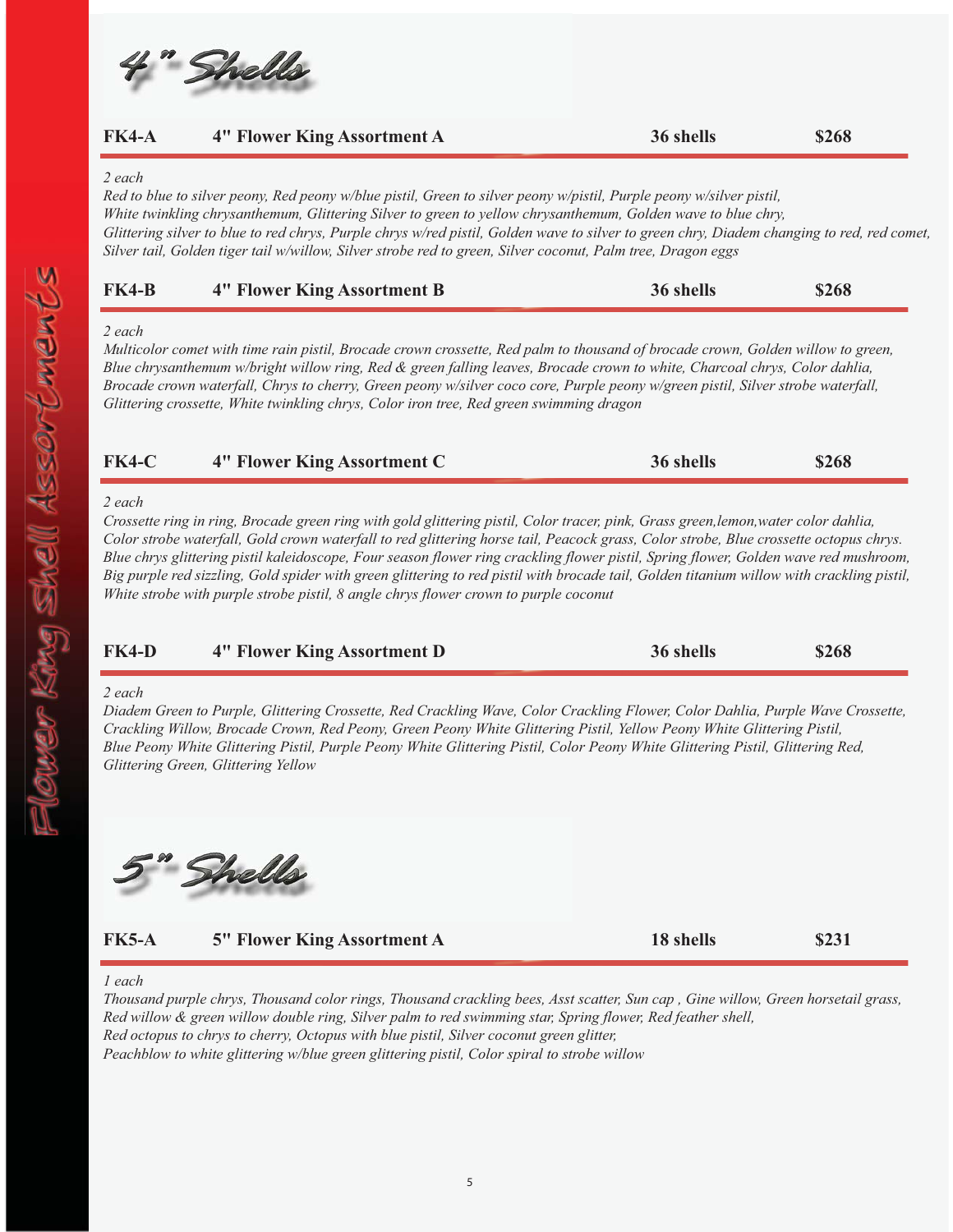| <b>FK5-B</b>                   | <b>5" Flower King Assortment B</b>                                                                                                                                                                                                                                                                                                                                                                                                                                                                                                                                                                                                         | 18 shells | \$231 |
|--------------------------------|--------------------------------------------------------------------------------------------------------------------------------------------------------------------------------------------------------------------------------------------------------------------------------------------------------------------------------------------------------------------------------------------------------------------------------------------------------------------------------------------------------------------------------------------------------------------------------------------------------------------------------------------|-----------|-------|
| $1$ each<br>Silver wave to red | Brocade to big silver chrys w/green to big silver chrys w/silver chrys pistil, Brocade green ring with gold glittering pistil,<br>Silver coconut to thousand of brocade crown, Pink, grass green,lemon,water color dahlia, Medusa, Ghousand of fire deity,<br>Blue chrys glittering pistil kaleidoscope, Changeable chrys (chrys blue to red to silver), Gold bowite with blue ring,<br>Titanium chrys coconut tree, Blue pistil gold tide, Green glittering waterfall, Silver glittering waterfall,<br>Glittering white to red with green glitter pistil, Red to white to blue peony, Red wave to glitter, Silver peony with blue pistil, |           |       |
| <b>FK5-C</b>                   | <b>5" Flower King Assortment C</b>                                                                                                                                                                                                                                                                                                                                                                                                                                                                                                                                                                                                         | 18 shells | \$241 |
| 1 each                         | Chrys to Red to Blue, Golden Wave to Color, Flower Wave to Blue, Blue to Greento White Glittering,<br>Blue to Yellow to White Glittering, Blue to Green to White Glittering, Silver Glittering Waterfall, Coconut Core Green Peony,<br>Green Glittering Coconut Tree, Color Head Color Glittering Coconut Tree, Color Crossette, Silver Crown Horsetail, Brocade Crown,<br>Red Peony Coconut Core, Green Peony Coconut Core, Yellow Peony Coconut Core, Blue Peony Coconut Core,<br>Purple Peony Coconut Core, Color Peony Coconut Core                                                                                                    |           |       |
|                                | Shells                                                                                                                                                                                                                                                                                                                                                                                                                                                                                                                                                                                                                                     |           |       |
| <b>FK6-A</b>                   | 6" Flower King Assortment A                                                                                                                                                                                                                                                                                                                                                                                                                                                                                                                                                                                                                | 9 shells  | \$199 |
| <b>FK6-B</b>                   | Red green crossette to thousand of brocade crown, Blue crosssette octopus chrys, Silver glittering waterfall, Gold willow to pink,<br>Silver coconut and red to white glitterin, Saturn ring to crackling time rain crown to green, Cherry pistil chrys blooming,<br>Brocade chrys to red crossette w/crackling pistil, Brocade crown eight flower chrys w/glittering pistil<br>6" Flower King Assortment B                                                                                                                                                                                                                                | 9 shells  | \$199 |
| $1$ each                       | Color dahlia, Silver palm tree dark circle, Gold light, Golden titanium willow with crackling pistil, Red pistil glittering to crackling,<br>Crackling willow green falling leaves, Silver crown eight angle red falling leaves, Green glittering happy star willow,<br>Yellow/blue half color to white glitter                                                                                                                                                                                                                                                                                                                            |           |       |
| <b>FK6-C</b>                   | 6" Flower King Assortment C                                                                                                                                                                                                                                                                                                                                                                                                                                                                                                                                                                                                                | 9 shells  | \$199 |
| $1$ each                       | Multi color wave, Red to silver peony w/blue to red pistil, Silver to red chrys w/blue pistil,<br>Yellow/gold strobe w/crossette gold glittering pistil, Jupitor w/ring, Diadem chrys. w/reports, Red wave to glittering butterfly,<br>Blue peony crackling willow pistil red crossette, Color strobe                                                                                                                                                                                                                                                                                                                                      |           |       |
| <b>FK6-D</b>                   | 6" Flower King Assortment D                                                                                                                                                                                                                                                                                                                                                                                                                                                                                                                                                                                                                | 9 shells  | \$199 |
| $1$ each                       | Yellow to purple to silver to green peony, Blue peony w/titanium chrys crackling pistil, Saturn horsetail ring, Bowtie ring,<br>Golden kamuro to red, Three stage cascade, Three stage crackling pearl cascade, Thousands chrys to small flowers,                                                                                                                                                                                                                                                                                                                                                                                          |           |       |

*Gold willow time rain*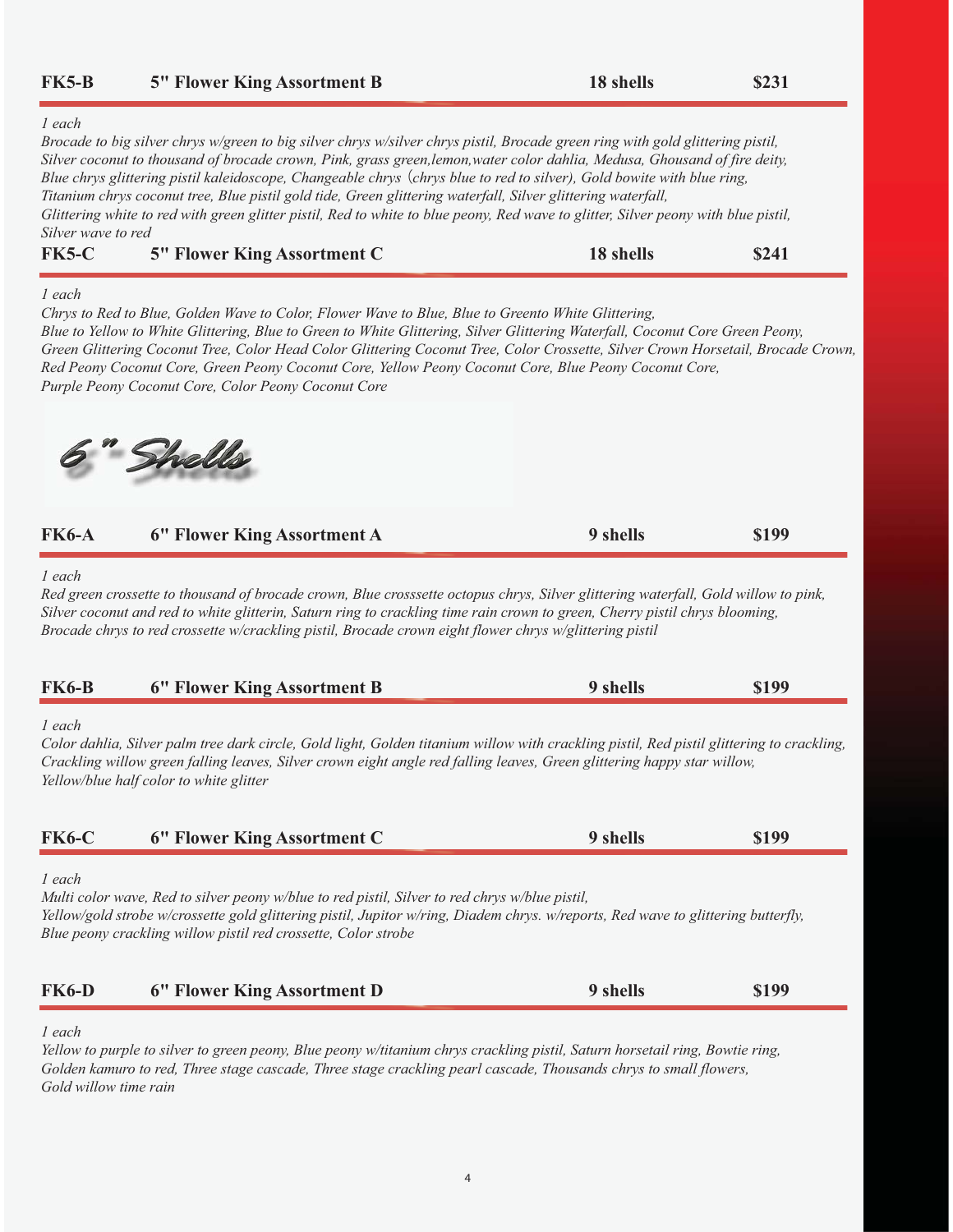

|              | Golden wave to flying dragons, Golden wave to red chrys, Golden willow to white strobing, Green to purple ghost peony,<br>Kamuro chrys to purple, Aqua Meteor, Orange to lemon strobing peony, Pink ghost peony, Purple flying dragons, Purple ghost peony,<br>Nishiki Kamuro to Silver, Reddish Gamboge to flying dragons, Variegated magic peony,<br>White strobing peony, Yellow crackling w/crackling pistil                                                 |           |       |
|--------------|------------------------------------------------------------------------------------------------------------------------------------------------------------------------------------------------------------------------------------------------------------------------------------------------------------------------------------------------------------------------------------------------------------------------------------------------------------------|-----------|-------|
| <b>YF5-A</b> | Shells<br>5" Yung Feng Assortment A                                                                                                                                                                                                                                                                                                                                                                                                                              | 20 shells | \$449 |
| $1$ each     | 3D Ghost Shell, Blue Jellyfish, Aqua crackling w/crackling pistil, Blue to nishiki kamuro niagara falls double circles,<br>Glittering silver to blue to green chrys w/red pistil, Glittering silver to blue to red to silver chrys,<br>Golden wave to blue crackling w/crackling pistil, Golden wave to green butterfly w/red circle,                                                                                                                            |           |       |
|              | Golden wave to variegated crossette w/crackling pistil, Golden Willow Ten Thousand Circle Chrys,<br>Golden willow to white strobing, Green to purple to silver peony w/blue pistil, Magic red hearts,<br>Nishiki kamuro niagara falls, Nishiki kamuro to blue, Red to crackling ghost peony, 1/4 red/green/blue/yellow peony w/crackle pistil<br>Reddish gamboge to silver swimming chrys, Nishiki Kamuro to White Strobing, Yellow Crackling w/Crackling Pistil |           |       |

| $YF5-B$ | 5" Yung Feng Assortment B | 20 shells | <b>\$449</b> |
|---------|---------------------------|-----------|--------------|
|         |                           |           |              |

#### *1 each*



| <b>YF6-A</b> | 6" Yung Feng Assortment A | 9 shells | <b>\$349</b> |
|--------------|---------------------------|----------|--------------|
|              |                           |          |              |

*1 each Aqua magic peony w/smling face, Blue flying dragon w/blue pistil, Variegated thousand circle chrys, Eight Hearts (red to blue) Golden wave to variegated strobing, Golden willow, Green strobing nishiki kamuro w/green strobing pistil, Nishiki kamuro to white strobing, Red to crackling ghost peony,* 

| <b>YF6-B</b> | 6" Yung Feng Assortment B | 9 shells | \$349 |
|--------------|---------------------------|----------|-------|
|              |                           |          |       |

*1 each Blue willow w/blue falling leaves, Golden willow thousand circle chrysanthemum, Green flying dragon w/green pistil, Golden wave to orange swimming chrys w/white strobing pistil, Strobing chrys w/var flower sheets w/silver pistil, 3D Ghost shell Nishiki kamuro to red & blue w/red to blue pistil, Reddish gamboge to silver flying dragons w/blue pistil, 3D Peony circle*

| <b>YF6-C</b> | 6" Yung Feng Assortment C                                                                                          | 9 shells | \$349 |
|--------------|--------------------------------------------------------------------------------------------------------------------|----------|-------|
|              | 1 each Golden willow to white strobing, Lemon to white ghost shell, Nishiki Kamuro to white w/small white flowers, |          |       |

*Purple to green ghost peony w/green to purple ghost peony, Red flying dragon w/red pistil, Silver willow, Small pastel variegated flower, Three pistil magenta to lemon strobing, White strobing diadem*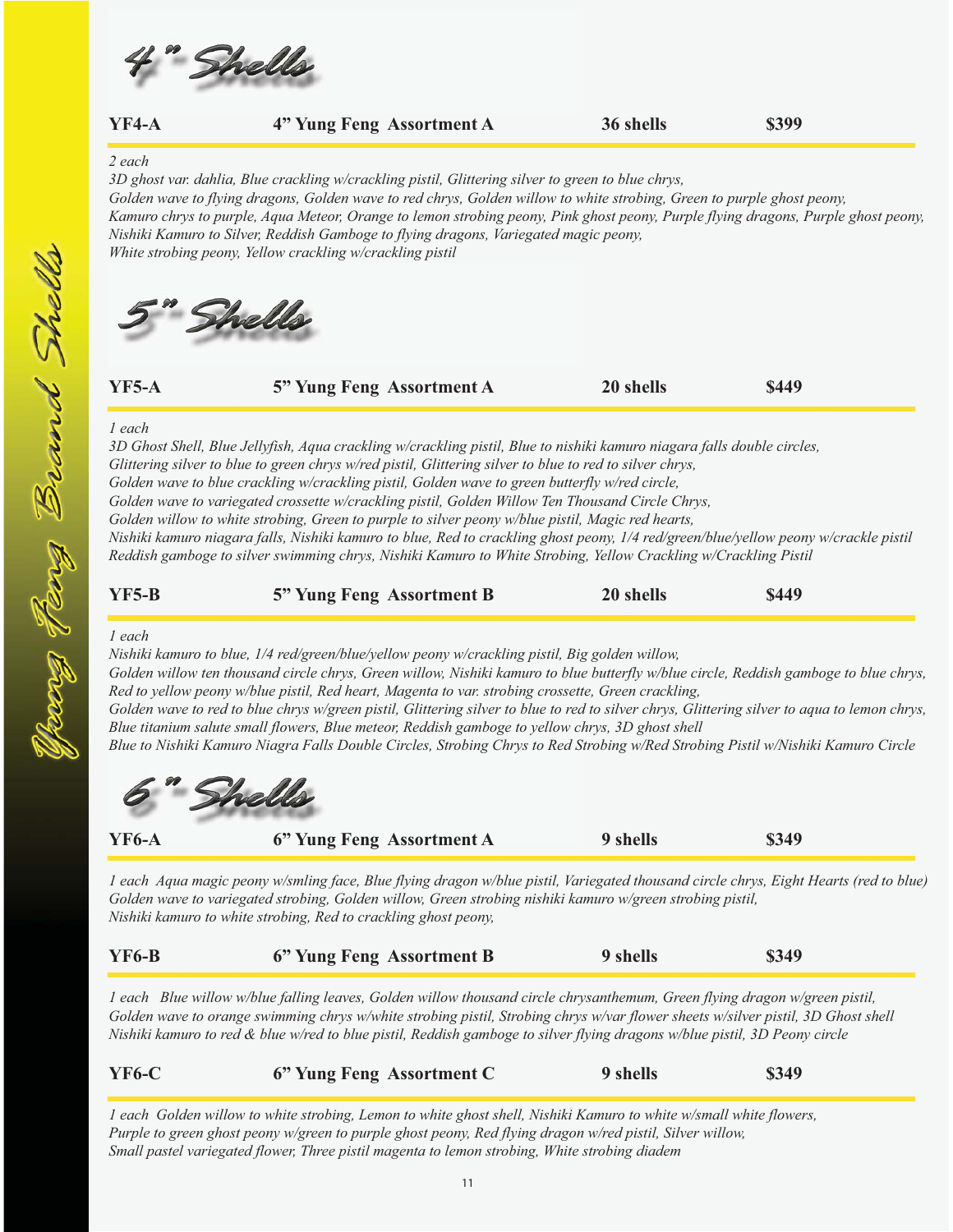

| Item#         | <b>Description</b>                        | <b>Case Packing</b> | Price/Case | Price/Each     |
|---------------|-------------------------------------------|---------------------|------------|----------------|
|               |                                           |                     |            |                |
| FK3-TM        | 3" Thunder Mine                           | 72 shells           | \$271      | \$5            |
| FK3-RM        | 3" Red Mine                               | 72 shells           | \$271      | \$5            |
| FK3-WM        | 3" White Mine                             | 72 shells           | \$271      | $\frac{85}{5}$ |
| FK3-BM        | 3" Blue Mine                              | 72 shells           | \$271      | 85             |
| <i>FK3-M2</i> | 3" Green & Gold Glittering Mine           | 72 shells           | \$271      | \$5            |
| <i>FK3-M3</i> | 3" Gold Glitter Stars to Silver Fish Mine | 72 shells           | \$271      | \$5            |
|               |                                           |                     |            |                |
| FK4-RM        | 4" Red Mine                               | 36 shells           | \$241      | 88             |
| FK4-WM        | 4" White Mine                             | 36 shells           | \$241      | 88             |
| FK4-BM        | 4" Blue Mine                              | 36 shells           | \$241      | 88             |
| <i>FK4-M2</i> | 4" Green & Gold Glitter Mine              | 36 shells           | \$241      | \$8            |
| <i>FK4-M3</i> | 4" Blue Dahlia Stars to Silver Fish Mine  | 36 shells           | \$241      | 88             |
| SB4-SM        | 4" Spider Mine                            | 36 shells           | \$239      | \$10           |





| Item #          | <b>Description</b>                            | <b>Case Packing</b> | <b>Price/Case</b> | <b>Price/Each</b> |
|-----------------|-----------------------------------------------|---------------------|-------------------|-------------------|
| FK25-SST        | Flower King 2-1/2" Salute w/SilverTail        | 96/1                | \$257             | 83                |
| FK3-SNT         | Flower King 3" Salute - No Tail               | 72/1                | \$271             | 85                |
| FK3-SCT         | Flower King 3" Salute w/Crackling Tail        | 72/1                | \$289             | 85                |
| <i>FK25-FSS</i> | 2-1/2" Flower King Finale String of 10 shells | 10/10               | \$299             | \$40              |
| <i>FK3-FSS</i>  | 3" Flower King Finale String of 10 shells     | 6/10                | \$259             | 853               |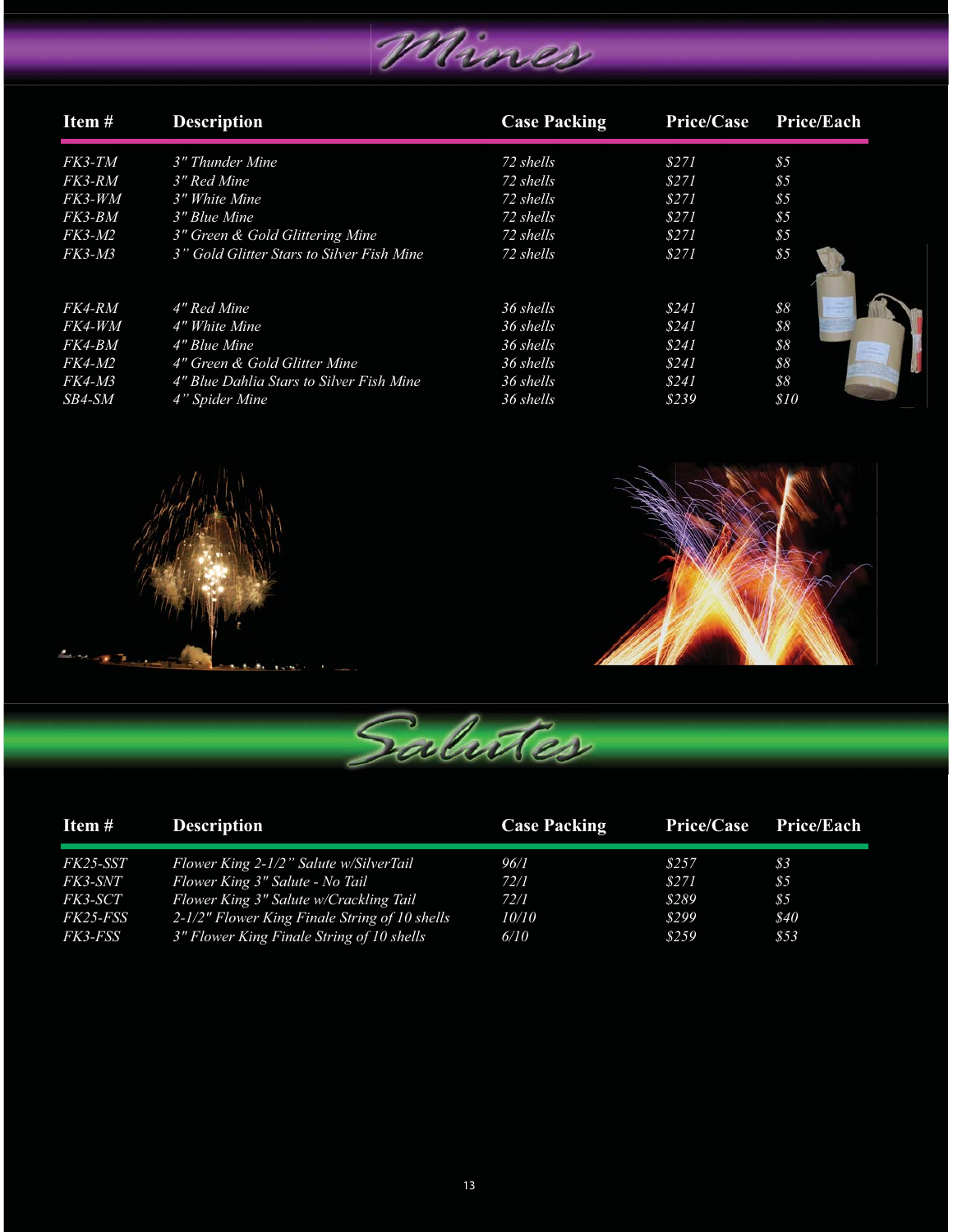



| Item $#$     | <b>Description</b>                                                     | <b>Case Packing</b> | <b>Price/Case</b> | <b>Price Each</b>     |
|--------------|------------------------------------------------------------------------|---------------------|-------------------|-----------------------|
|              | <b>Starbright Brand - Single shot Candles</b>                          |                     |                   |                       |
| 8002<br>8003 | 2" White Glitter Single shot Candle<br>2" Blue Tail Single shot Candle | 50/1<br>50/1        | \$175<br>\$175    | \$4<br>$\frac{84}{5}$ |

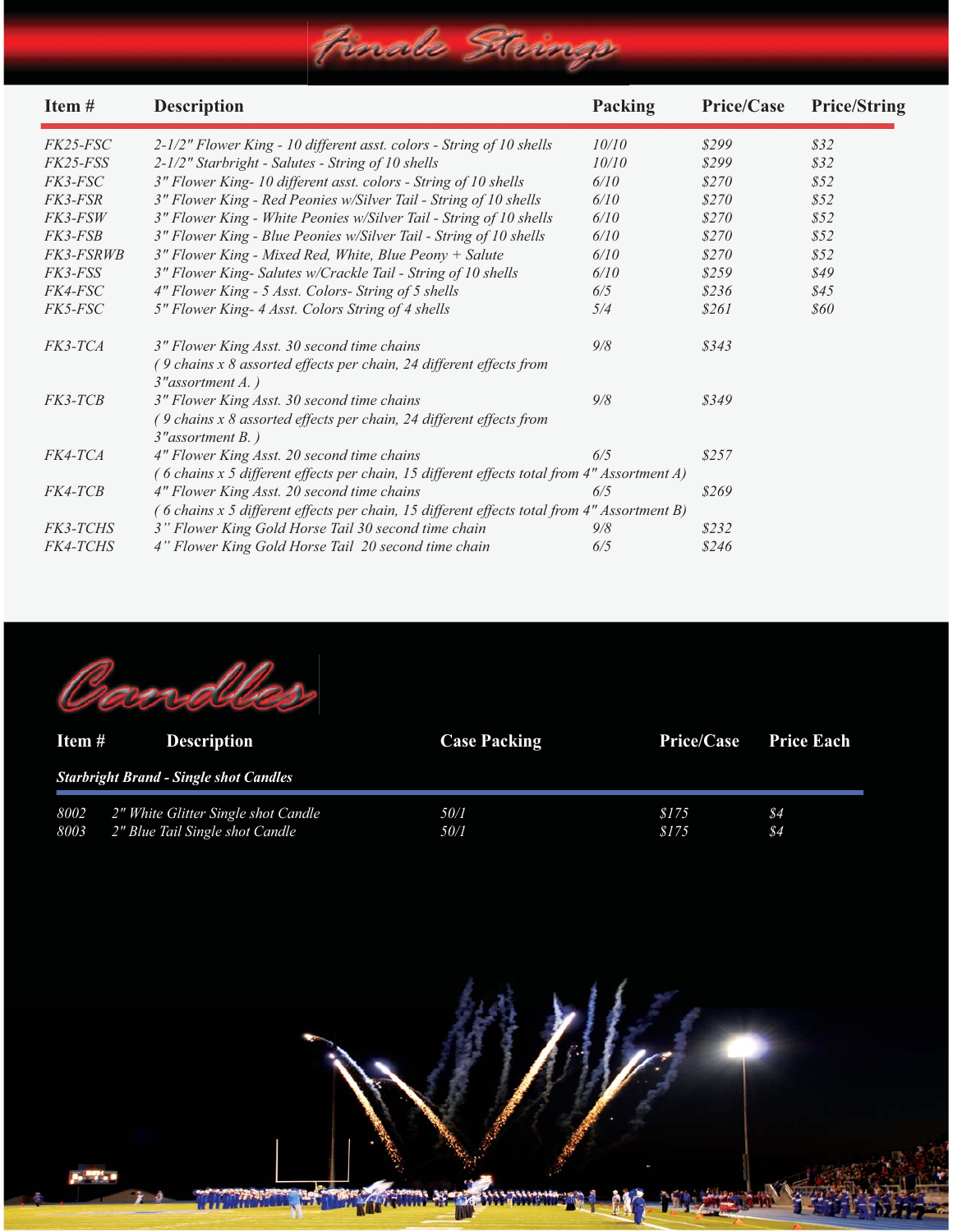Open Stock Shells

| Item $#$       | Description |                                       | Packing | Price/Case | Price/Each |
|----------------|-------------|---------------------------------------|---------|------------|------------|
| <i>FK3-HS</i>  | Flower King | 3" Gold Horse Tail                    | 72/1    | \$254      | \$4        |
| FK4-CSW        | Flower King | 4" Flower King Color Strobe Waterfall | 36/1    | \$292      | \$10       |
| <i>FK4-HS</i>  | Flower King | 4" Flower King Gold Horse Tail        | 36/1    | \$224      | 88         |
| FK5-CSW        | Flower King | 5" Color Strobe Waterfall             | 18/1    | \$263      | \$18       |
| FK5-GP         | Flower King | 5" Gold Palm w/Large Trunk Tail       | 18/1    | \$229      | \$16       |
| <i>FK5-HS</i>  | Flower King | 5" Gold Horse Tail                    | 18/1    | \$221      | \$15       |
| <i>FK5-FLR</i> | Flower King | 5" Red Glittering Falling Leaves      | 18/1    | \$219      | \$15       |
| <i>FK5-FLB</i> | Flower King | 5" Blue Glittering Falling Leaves     | 18/1    | \$219      | \$15       |
| <i>FK5-FLS</i> | Flower King | 5" Silver Falling Leaves              | 18/1    | \$219      | 815        |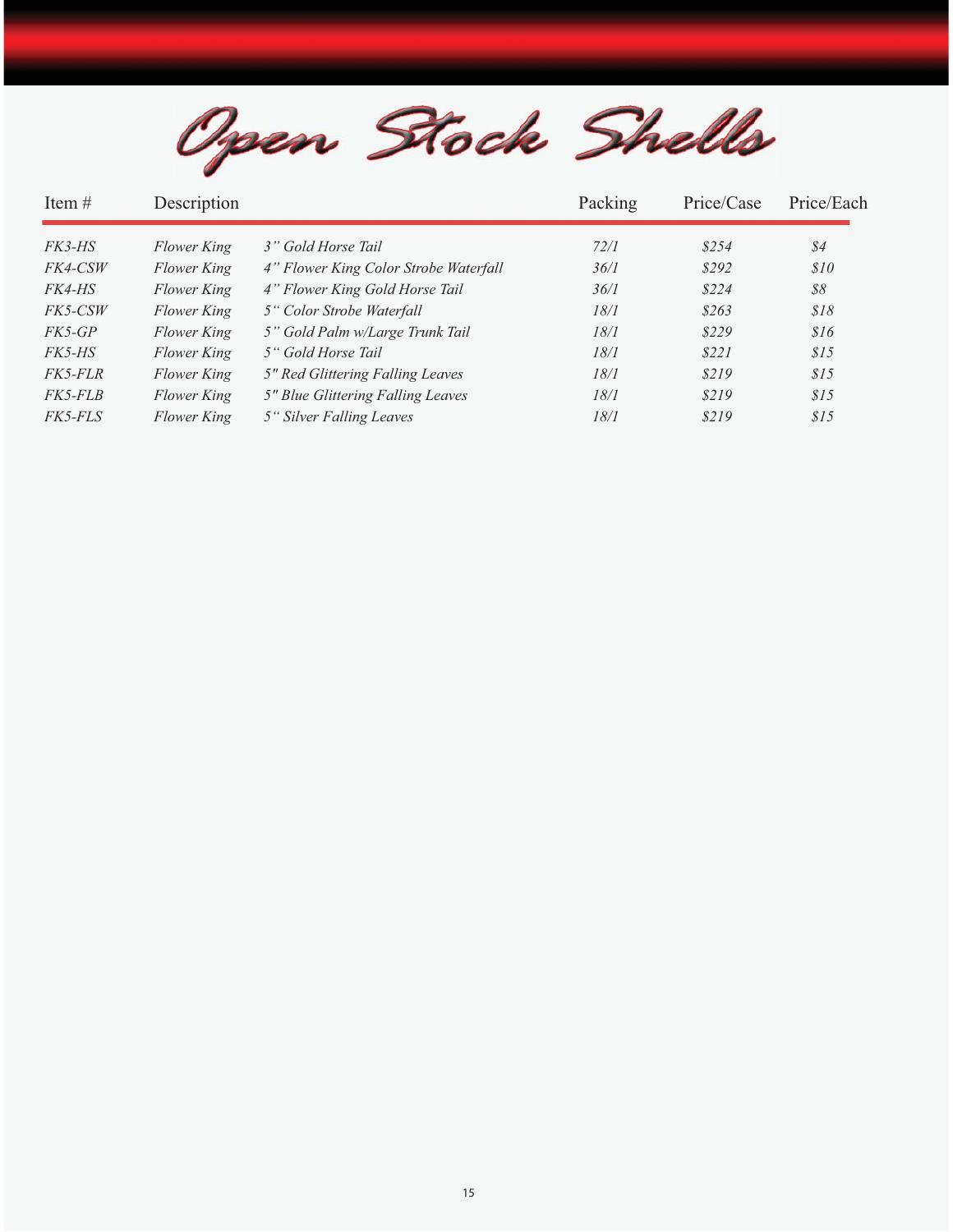| Item#      | <b>Description</b>                              | <b>Case Packing</b> | <b>Price/Case</b> | <b>Price/Each</b> |
|------------|-------------------------------------------------|---------------------|-------------------|-------------------|
| $SO3$ -US  | Electric Match 9 foot leads (MJG Tech)          | 1050                | \$600             | .65 ea.           |
| <b>SMF</b> | Sticky Match Fast (60 ft. length)               |                     |                   | \$18              |
| <i>SMS</i> | Sticky Match Medium (60 ft. length)             |                     |                   | \$18              |
| QM         | Quick Match 30ft. length per bundle (old style) |                     |                   | \$6/bundle        |
| OMI        | Quick Match (50 meter/165 ft. length per roll)  | 25/1                | \$179             | \$9/roll          |
| VF         | Visco Fuse "Cannon"                             |                     |                   | \$.25 ft.         |
| SW         | Shooting Wire 1,000 ft.                         |                     |                   | \$49.00           |

| Item# | <b>Description</b>                              | <b>Case Packing</b> | <b>Price/Case</b> |  |
|-------|-------------------------------------------------|---------------------|-------------------|--|
| 3001  | Celebration Crackers 100,000 Tau (5 ft length)  | 10/1                | 885               |  |
| 3003  | Celebration Crackers 300,000 Tau (80 ft length) | 1/I                 | \$145             |  |
| 4001  | Red Lance - 60 seconds                          | 144/1               | <i><b>860</b></i> |  |
| 4003  | White Lance - 60 seconds                        | 144/1               | <i><b>860</b></i> |  |
| 4005  | Blue Lance - 60 seconds                         | 144/1               | <i><b>860</b></i> |  |

## **Mortars - Loose**

| Item# | <b>Size</b>                   |
|-------|-------------------------------|
|       | FM-2.5 2.5" fiberglass mortar |

| $FM-2.5$ 2.5" fiberglass mortar\$3.50 | FM-5 5" fiberglass mortarOut of Stock |
|---------------------------------------|---------------------------------------|
| $FM-3$ 3" fiberglass mortar \$4.50    | FM-6 6" fiberglass mortar Low Stock   |
| FM-4 4" fiberglass mortar \$8.75      | FM-8 8" fiberglass mortar \$39        |
|                                       | FM-10 10" fiberglass mortar \$72      |





e. Nems E 1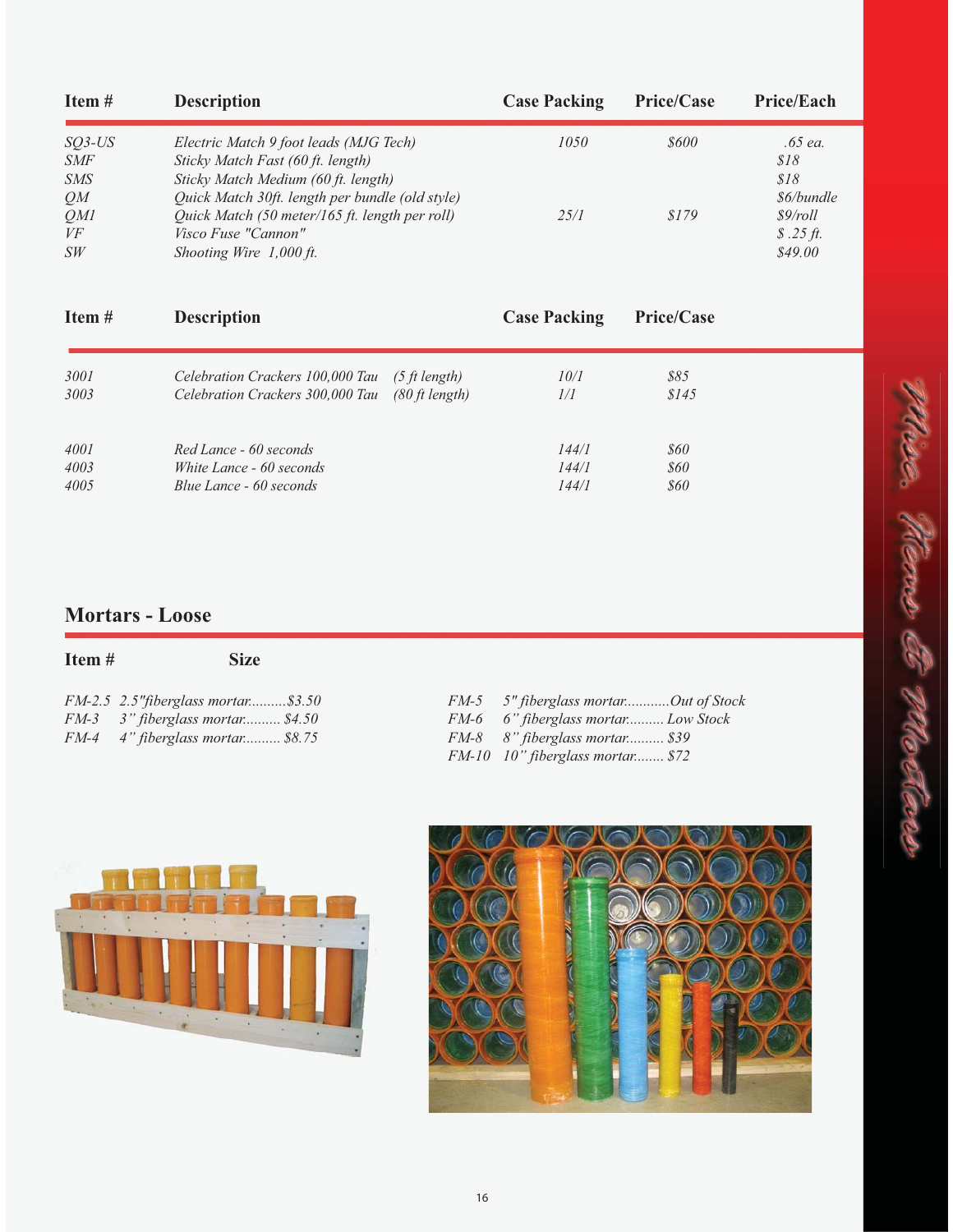#### **Aerial FX, Inc. Order/Release Form** 121 SE Turner Rd, Saint Joseph, MO 64504 - Phone: 816-238-2800 Order Early to Secure Your Order Mail or Email Today.

Please make sure that copies of all necessary licenses and permits are enclosed when ordering. Release Form: No Product will be released without this form.

Important: All product is sold and shipped upon the presentation by the buyer that the same will be used strictly in accordance with the laws of the state of destination. It is the buyers responsibility to be aware of the laws of the state of destination and to follow them. All product sold upon the condition that we, the seller, shall not be liable in any civil action for any arrest, accident, or injury occasioned during the transportation, handling, storage, sale, or use of product. The undersigned represents that he/she is aware of the dangers of fireworks and willing to assume full responsibility for using these products. The undersigned specifically agrees that he/she will not hold liable the seller (Aerial FX, Inc.) for any claims that may arise form the use, storage, transportation, or resale of the seller's product. This release is executed freely and voluntarily by the undersigned for the purpose of protecting the seller from future potential liability. The undersigned understands and acknowledges the significance and consequences of such specific intentions to release any and all future claims against the seller. All sales are final and refunds for product returns are not given, however Aerial FX will agree to hold any and all product purchased from Aerial FX in our ATFE approved storage magazines for future use by the customer. This release is good for multiple transactions.

Printed Name:

| Signature: |  |
|------------|--|
|            |  |

**Customer Information:** 

|                                      | Individual, Organization, or Business:                 |  |  |
|--------------------------------------|--------------------------------------------------------|--|--|
|                                      |                                                        |  |  |
|                                      | City/State/Zip:                                        |  |  |
|                                      |                                                        |  |  |
|                                      |                                                        |  |  |
|                                      |                                                        |  |  |
|                                      | () Visa () Mastercard () Discover () Amex Payment Amt. |  |  |
| Pickup Location                      |                                                        |  |  |
| No delivery charge St. Joseph, MO () |                                                        |  |  |
| 10% delivery charge                  | Perry, MO () Lincoln, NE ()                            |  |  |
|                                      | Topeka, KS ()                                          |  |  |
| Pickup Date                          |                                                        |  |  |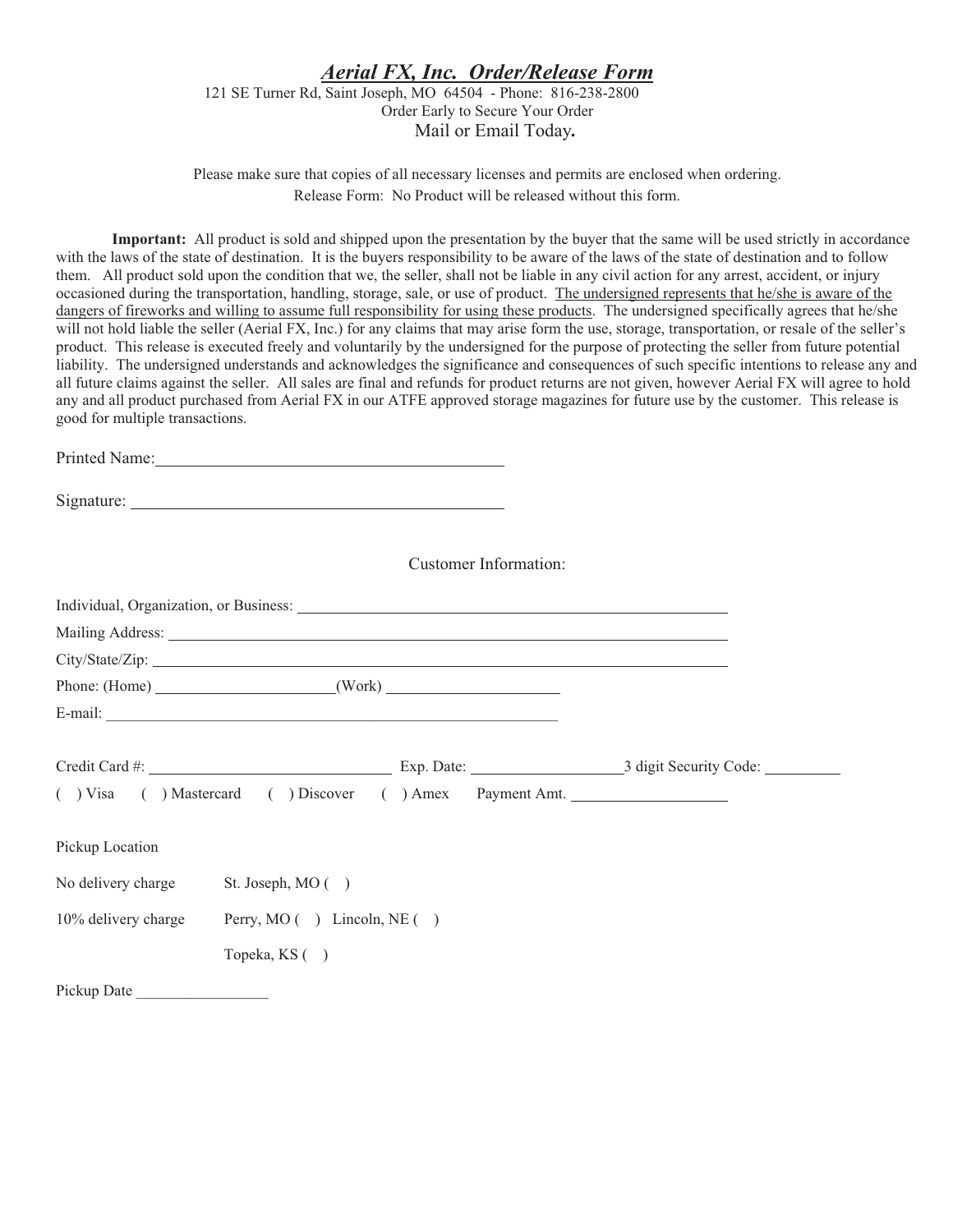| Item #                                                                         | Quantity                                | <b>Description</b> |               | Price                              | Amount |
|--------------------------------------------------------------------------------|-----------------------------------------|--------------------|---------------|------------------------------------|--------|
|                                                                                |                                         |                    |               |                                    |        |
|                                                                                |                                         |                    |               |                                    |        |
|                                                                                |                                         |                    |               |                                    |        |
|                                                                                |                                         |                    |               |                                    |        |
|                                                                                |                                         |                    |               |                                    |        |
|                                                                                |                                         |                    |               |                                    |        |
|                                                                                |                                         |                    |               |                                    |        |
|                                                                                |                                         |                    |               |                                    |        |
|                                                                                |                                         |                    |               |                                    |        |
|                                                                                |                                         |                    |               |                                    |        |
|                                                                                |                                         |                    |               |                                    |        |
|                                                                                |                                         |                    |               |                                    |        |
|                                                                                |                                         |                    |               |                                    |        |
|                                                                                |                                         |                    |               |                                    |        |
|                                                                                |                                         |                    |               |                                    |        |
|                                                                                |                                         |                    |               |                                    |        |
|                                                                                |                                         |                    |               |                                    |        |
|                                                                                |                                         |                    |               |                                    |        |
|                                                                                |                                         |                    |               |                                    |        |
|                                                                                |                                         |                    |               |                                    |        |
|                                                                                |                                         |                    |               |                                    |        |
|                                                                                |                                         |                    |               |                                    |        |
|                                                                                |                                         |                    |               |                                    |        |
|                                                                                |                                         |                    |               |                                    |        |
|                                                                                |                                         |                    |               |                                    |        |
|                                                                                |                                         |                    |               |                                    |        |
|                                                                                |                                         |                    |               |                                    |        |
|                                                                                |                                         |                    |               |                                    |        |
|                                                                                |                                         |                    |               |                                    |        |
|                                                                                |                                         |                    |               |                                    |        |
|                                                                                |                                         |                    |               |                                    |        |
|                                                                                |                                         |                    |               |                                    |        |
|                                                                                |                                         |                    |               |                                    |        |
|                                                                                |                                         |                    |               |                                    |        |
|                                                                                |                                         |                    |               |                                    |        |
|                                                                                |                                         |                    |               |                                    |        |
|                                                                                |                                         |                    |               |                                    |        |
|                                                                                |                                         |                    |               |                                    |        |
|                                                                                |                                         |                    |               |                                    |        |
|                                                                                |                                         |                    |               |                                    |        |
|                                                                                |                                         |                    |               |                                    |        |
|                                                                                |                                         |                    |               |                                    |        |
|                                                                                |                                         |                    | А.<br>В.      | Total this page                    |        |
|                                                                                |                                         |                    |               | Total other pages                  |        |
| **Line C - Subtotal of all items ordered before tax**                          |                                         |                    |               | Subtotal                           |        |
| **Line D - Line C x .10 Does not apply to orders picked up in St. Joseph, MO** |                                         |                    | D.            | Delivery Charge 10% of<br>Subtotal |        |
|                                                                                | **Line E - Sales tax. Line C x .05875** |                    | Ε.            | Sales Tax 5.875%                   |        |
|                                                                                |                                         |                    | $\mathsf{F}.$ | <b>Total Due</b>                   |        |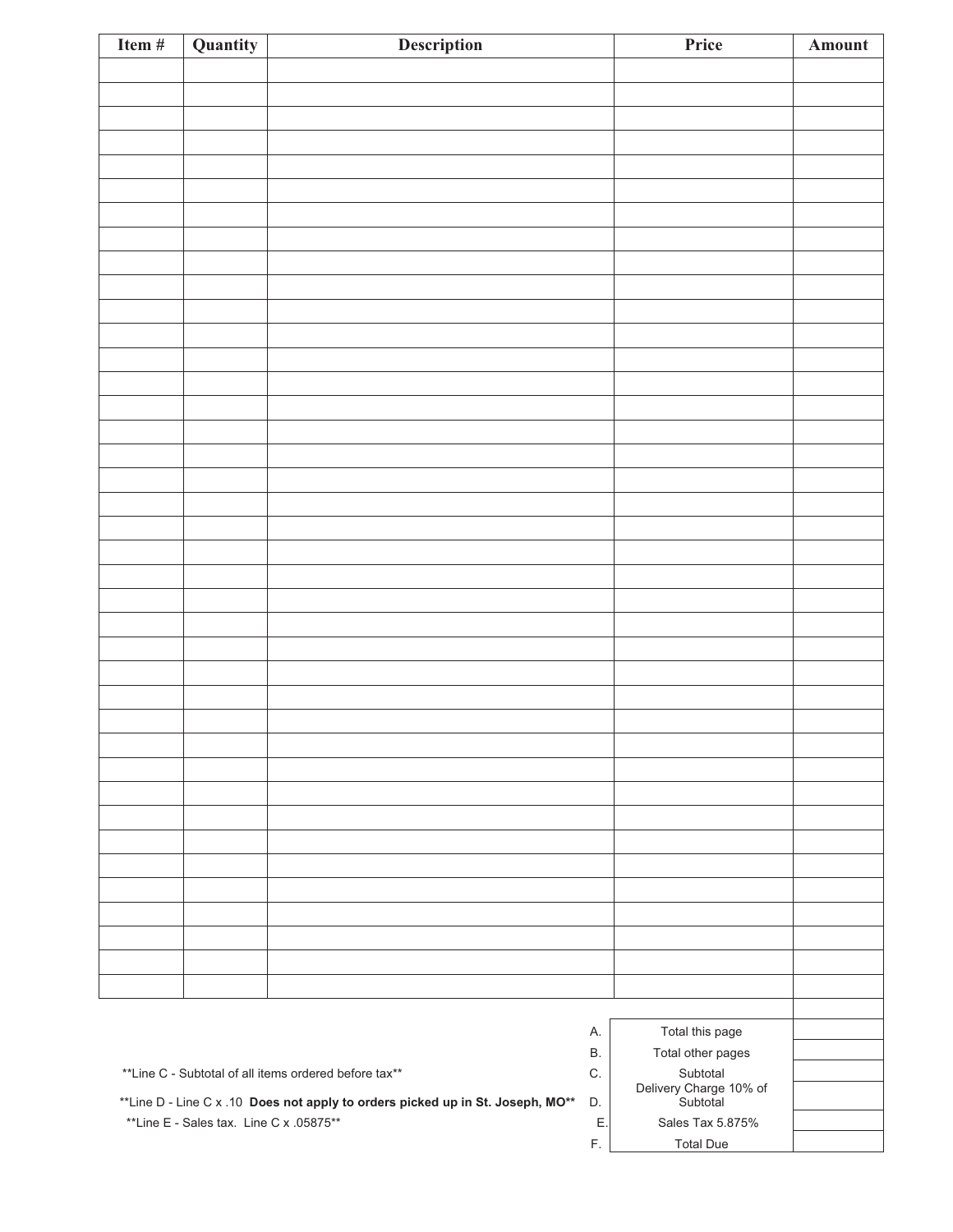## PLEASE FILL OUT AND INCLUDE WITH ORDER **Aerial FX, Inc. Authorization/Pickup/Intended Use**<br>121 SE Turner Rd, Saint Joseph, MO 64504

Please make sure that copies of all necessary licenses and permits are enclosed when ordering.

The undersigned are aware of the dangers of display fireworks and are willing to assume full responsibility for using these products. The undersigned specifically agrees that he/she will not hold liable the seller (Aerial FX, Inc.) for any claims that may arise form the use, storage, transportation, or resale of the seller's product.

This release is executed freely and voluntarily by the undersigned for the purpose of protecting the seller from future potential liability. The undersigned understands and acknowledges the significance and consequences of such specific intentions to release any and all future claims against the seller. This release is good for multiple transactions.

| <b>Name (Permitte):</b> print or type |      |              |  |
|---------------------------------------|------|--------------|--|
| <b>Address:</b>                       |      | <b>City:</b> |  |
| State:                                | Zip: |              |  |
| <b>ATF License # or Fed ID</b>        |      |              |  |
|                                       |      |              |  |

Intended Use - □ Fireworks Display  $\Box$  Other (explain)

| <b>Personal Authorized to</b>  | <b>Name:</b> (print or type) |                   |  |
|--------------------------------|------------------------------|-------------------|--|
| <b>Order Display Fireworks</b> |                              |                   |  |
| <b>Must Submit the</b>         |                              | <b>Birthdate:</b> |  |
| <b>Following Information</b>   |                              |                   |  |
|                                | <b>Address:</b>              |                   |  |
|                                | City:                        |                   |  |
|                                | State:                       | Zip:              |  |

| <b>Personal Authorized to</b>                         |                 |                   |
|-------------------------------------------------------|-----------------|-------------------|
| <b>Pickup Display</b><br><b>Fireworks Must Submit</b> | Birthplace:     | <b>Birthdate:</b> |
| the Following                                         |                 |                   |
| <b>Information</b>                                    | <b>Address:</b> |                   |
|                                                       | City:           |                   |
|                                                       | State:          | Zip:              |